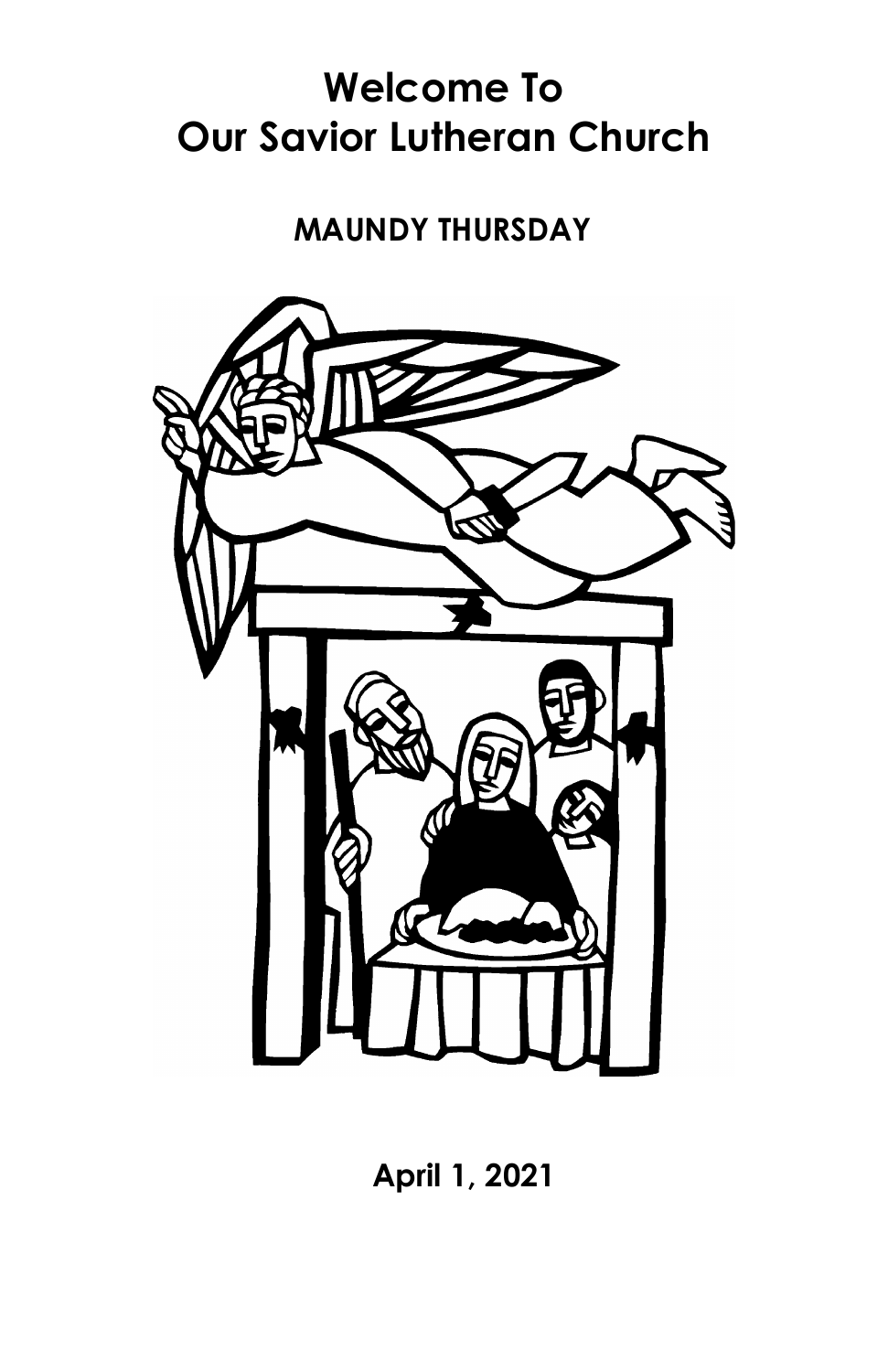## **CONFESSION AND FORGIVENESS**

P: Friends in Christ, in this Lenten season we have heard our Lord's call to struggle against sin, death, and the devil—all that keeps us from loving God and each other. This is the struggle to which we were called at baptism. Within the community of the church, God never wearies of forgiving sin and giving the peace of reconciliation. On this night let us confess our sin against God and our neighbor, and enter the celebration of the great Three Days reconciled with God and with one another.

*Silence is kept for reflection.*

- P: Most merciful God,
- **C: we confess that we are captive to sin and cannot free ourselves. We have sinned against you in thought, word, and deed, by what we have done and by what we have left undone. We have not loved you with our whole heart; we have not loved our neighbors as ourselves. For the sake of your Son, Jesus Christ, have mercy on us. Forgive us, renew us, and lead us, so that we may delight in your will and walk in your ways, to the glory of your holy name. Amen.**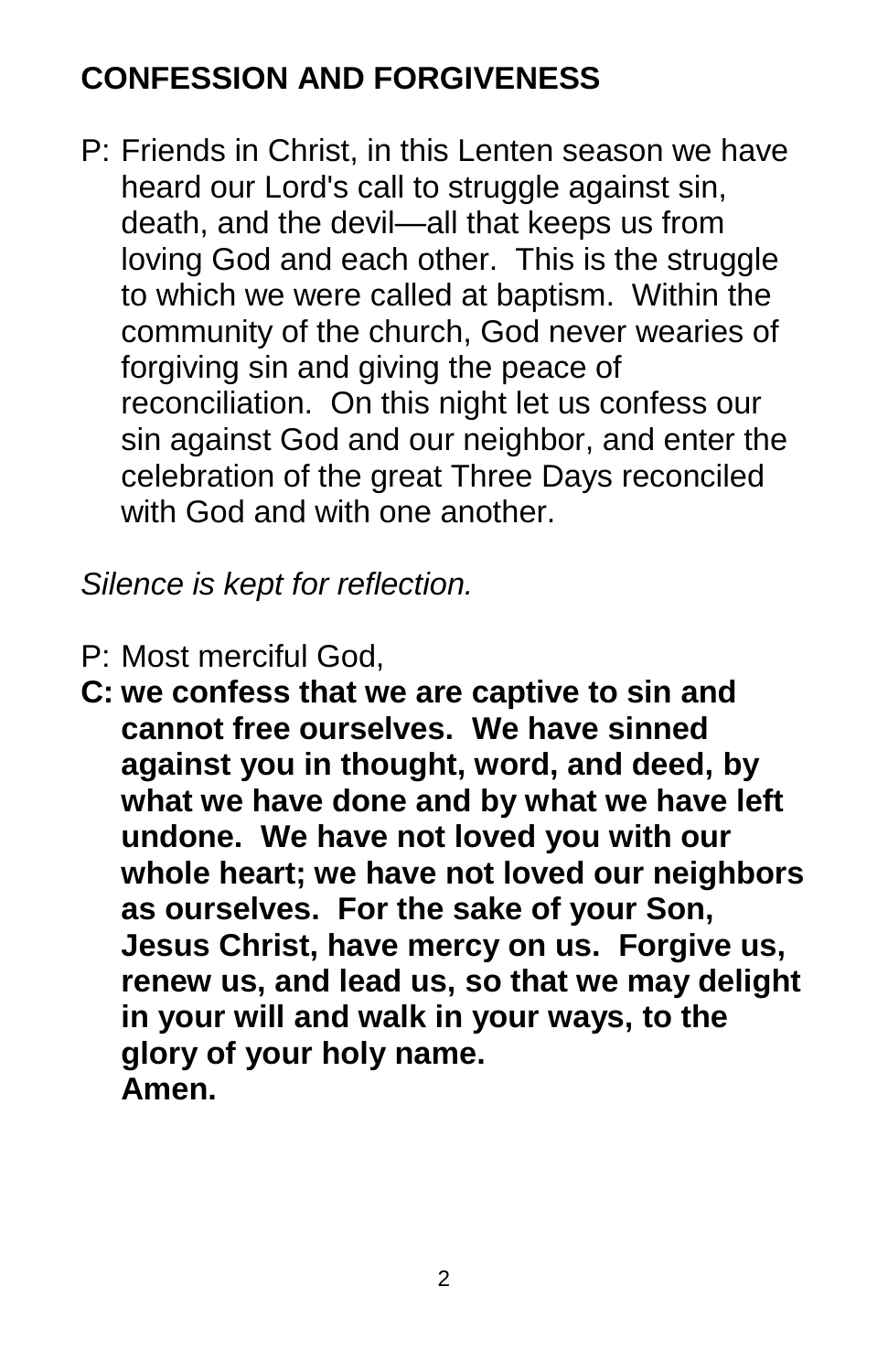- P: God, who is rich in mercy, loved us even when we were dead in sin, and made us alive together with Christ. By grace you have been saved. In the name of  $+$  Jesus Christ, your sins are forgiven. Almighty God strengthen you with power through the Holy Spirit, that Christ may live in your hearts through faith.
- **C: Amen.**

**HYMN ELW 490**

*Let All Mortal Flesh Keep Silence*

#### **PEACE**

- P:The peace of the Lord be with you always.
- **C: And also with you.**

### **GREETING**

- P: The grace of our Lord Jesus Christ, the love of God, and the communion of the Holy Spirit be with you all.
- **C: And also with you.**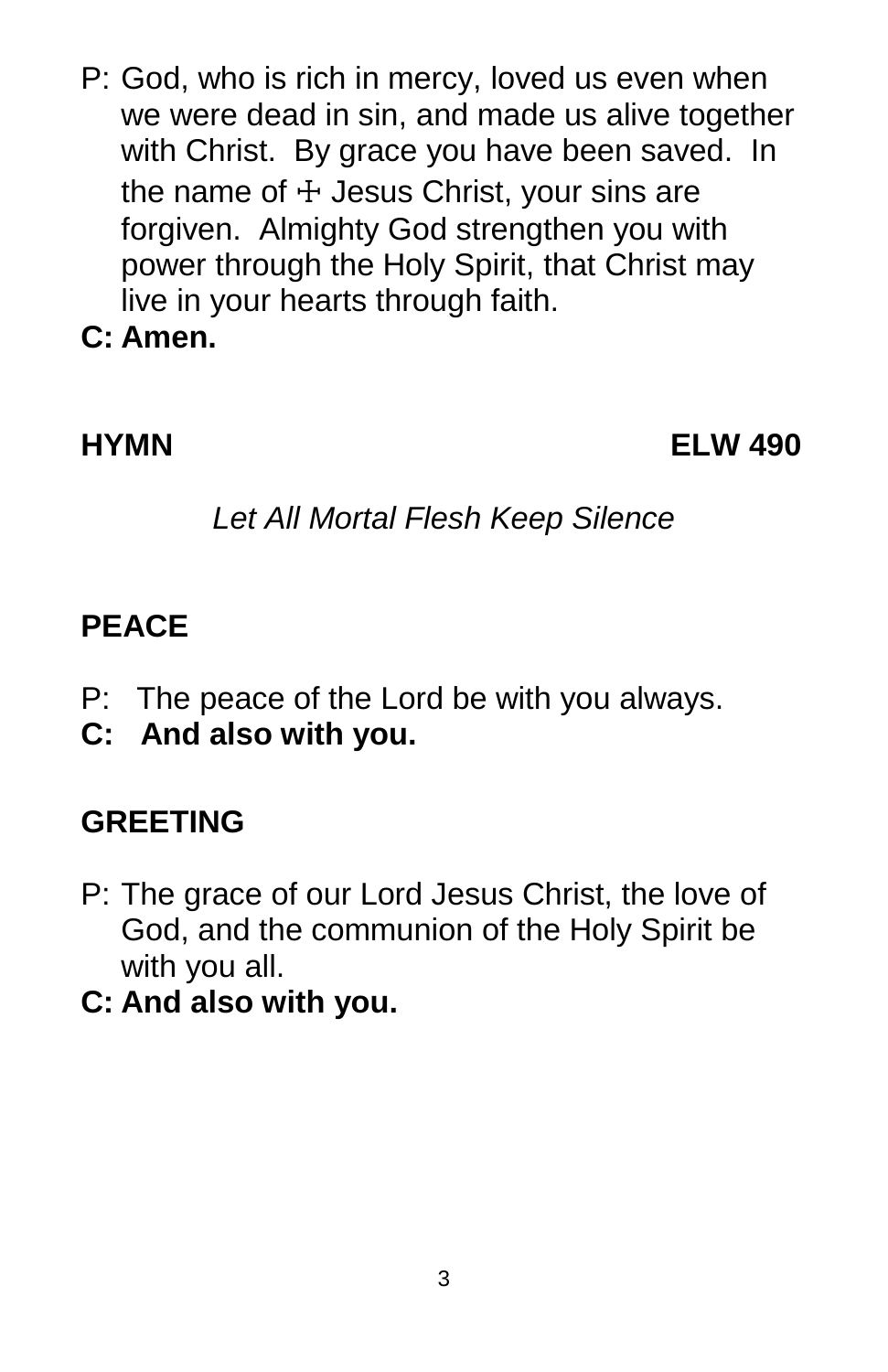**PRAYER OF THE DAY ...** Eternal God, **C: in the sharing of a meal your Son established a new covenant for all people, and in the washing of feet he showed us the dignity of service. Grant that by the power of your Holy** 

**Spirit these signs of our life in faith may speak again to our hearts, feed our spirits, and refresh our bodies, through Jesus Christ, our Savior and Lord, who lives and reigns with you and the Holy Spirit, one God, now and forever.**

**Amen.**

## **OLD TESTAMENT READING Exodus 12:1-14**

**PSALMODY Psalm 116:1-2, 12-19**

<sup>1</sup>I love the LORD, who has heard my voice, and listened to my supplication,

2 **for the LORD has given ear to me whenever I called.**

 $12$ How shall I repay the LORD for all the good things God has done for me?

<sup>13</sup>**I will lift the cup of salvation and call on the name of the LORD.**

<sup>14</sup>I will fulfill my vows to the LORD in the presence of all God's people.

<sup>15</sup>**Precious in your sight, O LORD, s the death of your servants.**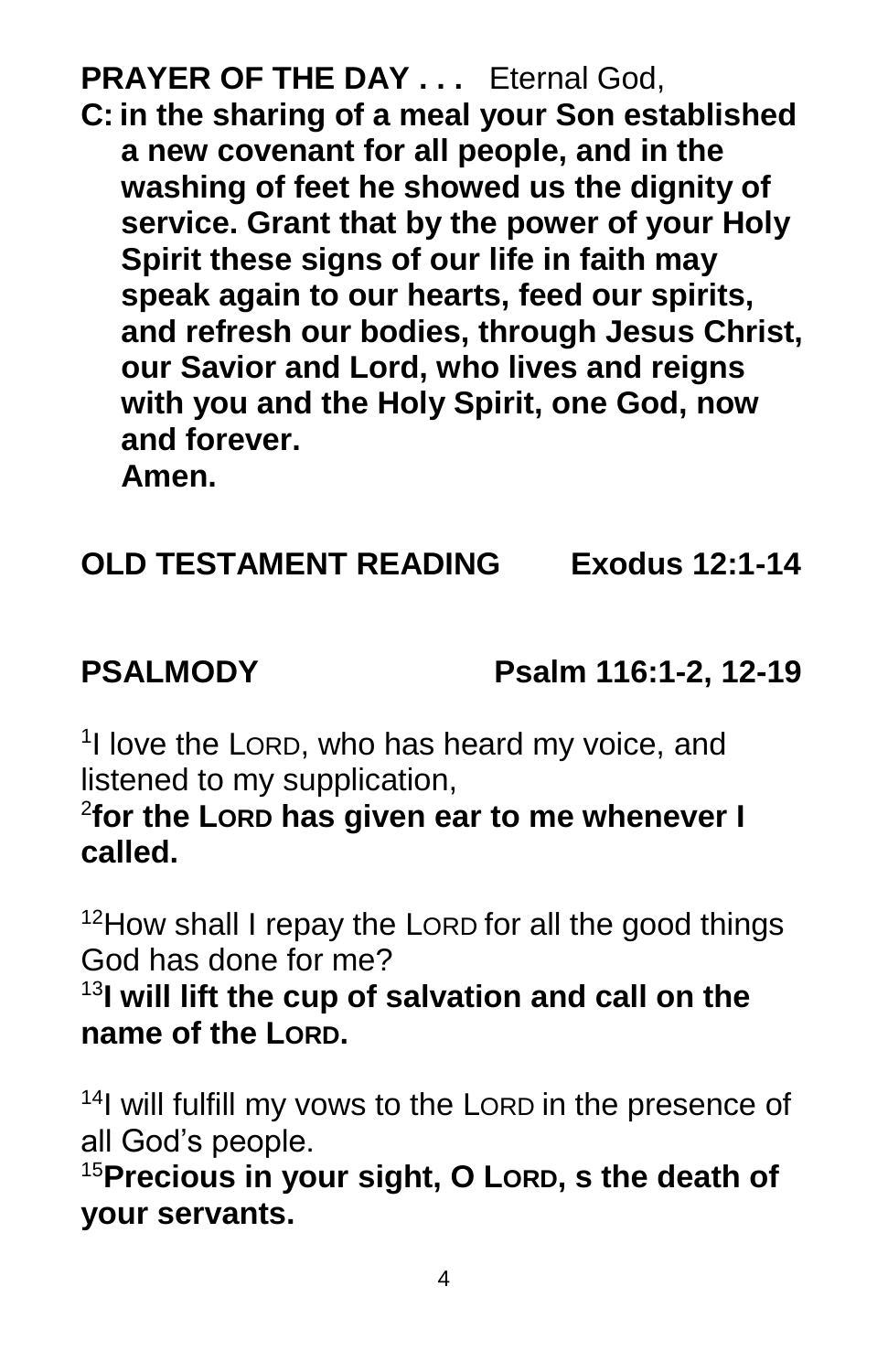$16$ O LORD, truly I am your servant; I am your servant, the child of your handmaid; you have freed me from my bonds.

<sup>17</sup>**I will offer you the sacrifice of thanksgiving and call upon the name of the LORD.**

<sup>18</sup>I will fulfill my vows to the LORD in the presence of all God's people,

19 **in the courts of the LORD's house, in the midst of you, O Jerusalem.**

**HOLY GOSPEL St. Mark 14:12-72**

**SERMON** *A New Meal*

**SPECIAL MUSIC Gordon Miller** 

*Amazing Grace, My Chains Are Gone*

#### **PRAYERS**

A: United by the servant love of God in Christ, we pray this holy night for the needs of the world.

*A brief silence.*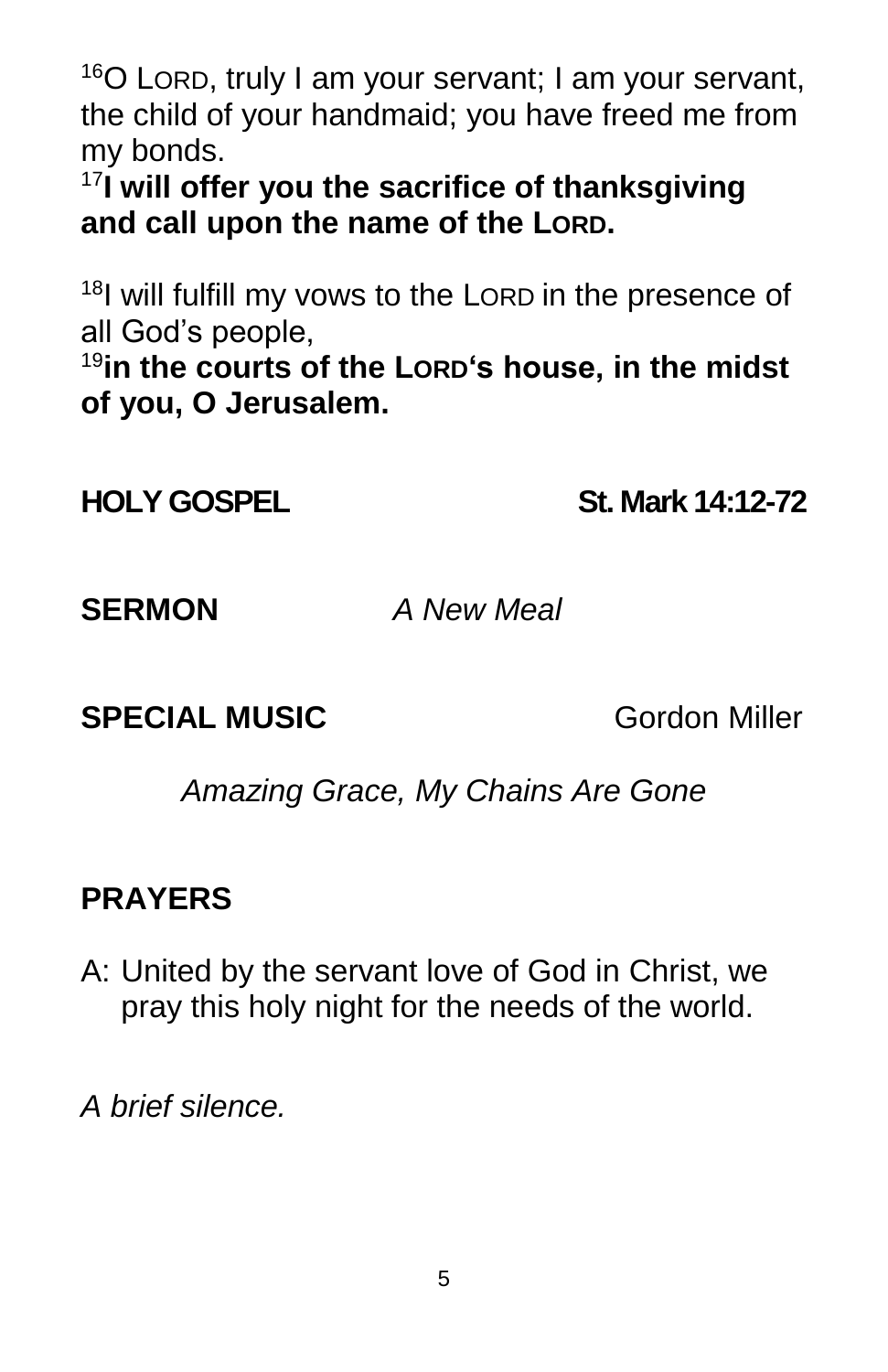A: You call your people to hand on what we receive from you. Form all the baptized into teachers of faith. From one generation to the next, give your church hunger for your promises in the sacraments and joy in receiving and sharing your word.

Hear us, O God. **Your mercy is great.**

- A: Your creation provides all that we need. Cleanse and protect the water you have given for washing and drinking, water on which all life depends. Sustain crops and herds that provide food; teach us how to live so that there is enough for all. Hear us, O God. **Your mercy is great.**
- A: You redeemed your people from slavery. Preserve people throughout the world who flee violence and oppression. Establish just leadership in place of tyranny and peace in place of war. Hear us, O God. **Your mercy is great.**
- A: Jesus loved his followers to the end. Grant assurance of that love to all who need it: those living with guilt, those struggling to forgive, those who are lonely or overlooked. Heal the sick and embrace the dying. Hear us, O God. **Your mercy is great.**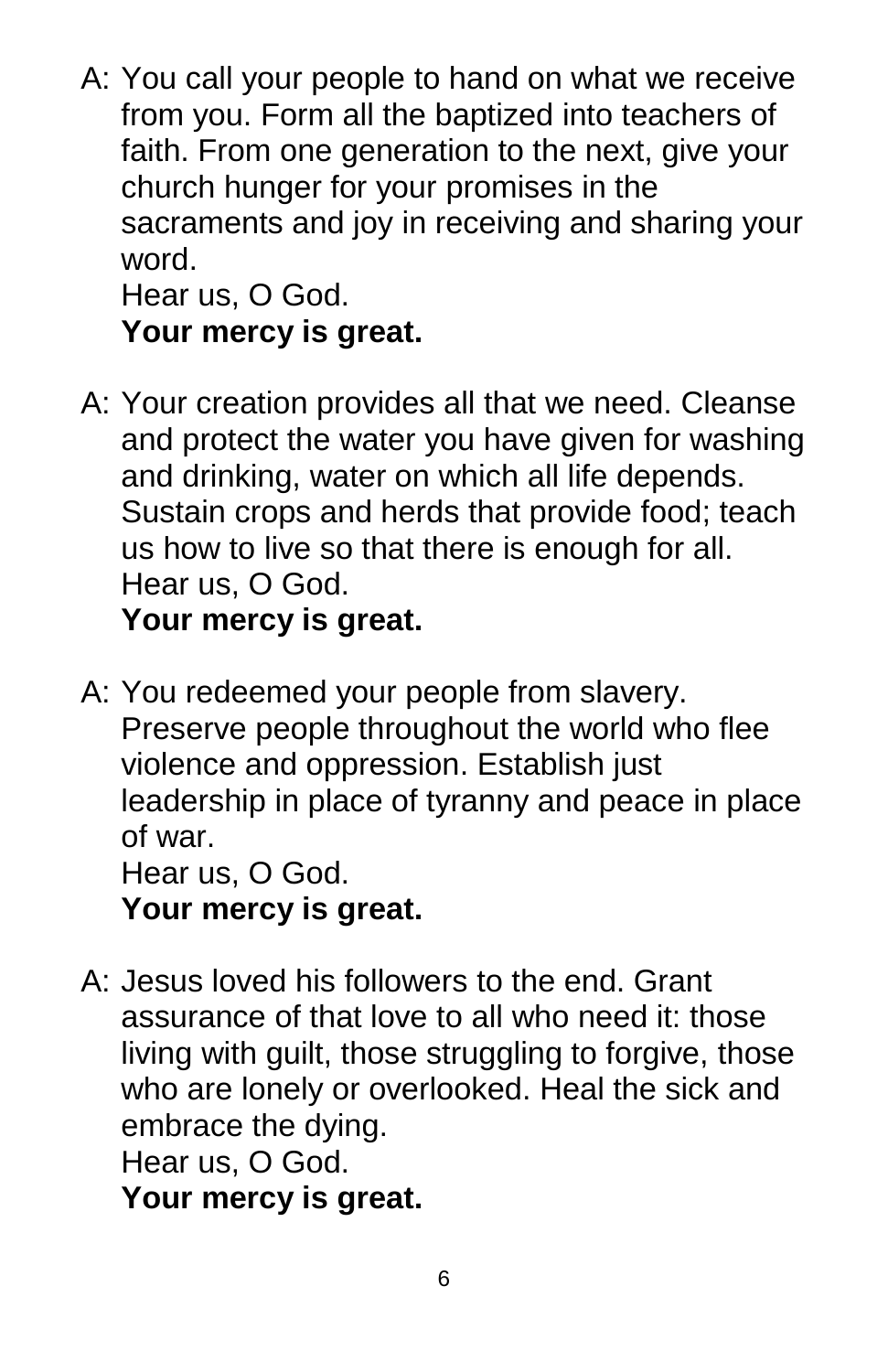- A: Jesus washed the feet of the one who betrayed him. Inspire this congregation's ministries of service, that we love as Jesus loved us. Give us renewed courage to serve. Bless the ministry of deacons throughout the church. Hear us, O God. **Your mercy is great.**
- A: Your glory shone in the suffering, death, and resurrection of Jesus. We thank you for generations of the faithful who have proclaimed our Lord's death. Unite us with them in hope until he comes again. Hear us, O God. **Your mercy is great.**
- A: Hear these and all our prayers, O God, in the name of the one who loves us to the end, Jesus Christ our Redeemer. **Amen.**

### **PEACE**

- P: The peace of the Lord be with you always.
- **C: And also with you.**

### **HOLY COMMUNION LITURGY**

**THE LORD'S PRAYER** Sung by Gordon Miller